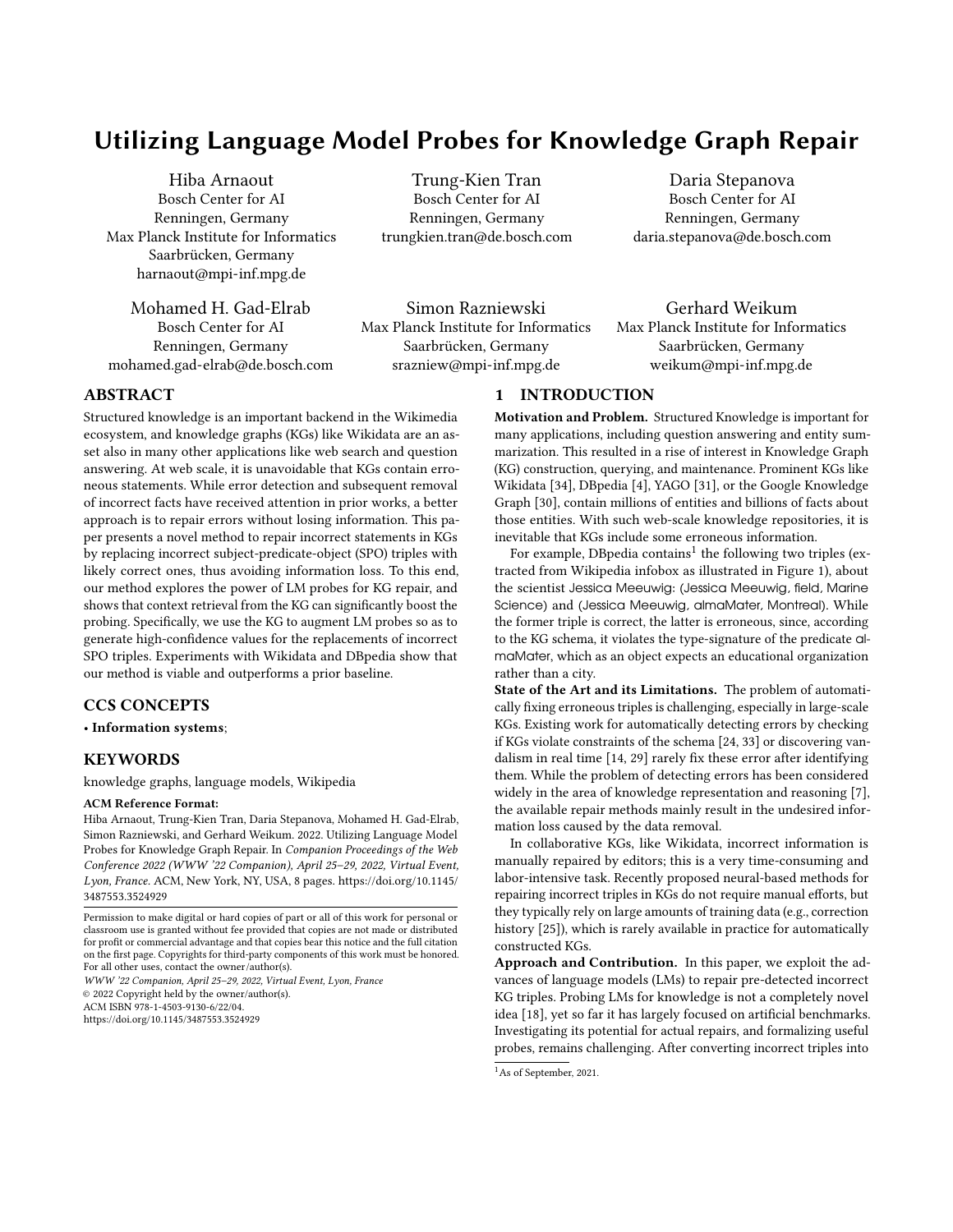<span id="page-1-0"></span>

|                                 | <b>DBpedia</b>                                                                                           | WikipediA<br>The Free Encyclopedia |                                                                                                            |  |
|---------------------------------|----------------------------------------------------------------------------------------------------------|------------------------------------|------------------------------------------------------------------------------------------------------------|--|
|                                 | <b>About: Jessica Meeuwig</b><br>An Entity of Type: agent, from Named Graph: http://dbpedi.              |                                    | <b>Jessica Meeuwig</b><br>Nationality Dual national: Canada and<br>Australia                               |  |
|                                 | Professor Jessica Meeuwig is the inaugural director<br>she was appointed as a Conservation Fellow of the |                                    | Alma mater McGill University, Montreal,<br>Quebec, Canada                                                  |  |
|                                 | influential people in Western Australia by the West<br><b>Value</b>                                      | Known for                          | <b>Campaigning for Marine</b><br>Conservation                                                              |  |
| <b>Property</b><br>dbo:abstract | · Professor Jessica Meeuv<br>appointed as a Conserv<br>Australia by the Westeri                          | <b>Awards</b>                      | Conservation Fellow of the<br>Zoological Society of London<br>(appointed 2012)<br><b>Scientific career</b> |  |
| dbp:field                       | dbr:Marine_Science                                                                                       | <b>Fields</b>                      | <b>Marine Science</b><br><b>Institutions</b> University of Western Australia                               |  |
| dbo:almaMater                   | dbr:Montreal                                                                                             |                                    |                                                                                                            |  |

Figure 1: Structured Information about Jessica Meeuwig, extracted from her Wikipedia Infobox.

LM probes, we augment the probes with salient context from the input KG. We show that LMs used naively alone [\[27\]](#page-7-12) are not sufficient for this task. In a nutshell: given a KG, its accompanying schema, and an incorrect triple (i.e., assumed as a subject-predicate pair S-P with an incorrect object O) identified using a blackbox method (e.g., [\[33\]](#page-7-6)), we construct a LM probe, where O is masked. We then compile salient information about S from the KG and extend the LM probe with it to enhance the context. Retrieved predictions are ranked by their confidence scores. They are then automatically validated using the KG schema to fit the appropriate type(s). Finally, the top correction is used for repairing the triple.

The contributions of this work are as follows:

- (1) We introduce a framework for repairing incorrect triples in KGs, without removing them, by exploiting the strengths of LM probes.
- (2) We define the notion of salient KG context to improve the quality of LM probes.
- (3) We evaluate our approach on large scale real-world KGs Wikidata and DBpedia by comparing it to the prior baselines for probing factual knowledge [\[18\]](#page-7-11).

#### 2 PRELIMINARIES

A Knowledge Base (KB) consists of a schema and an extension, in which the extension is a set of facts and usually called a knowledge graph while the schema provides a type taxonomy/ontology and type constraints. We describe these components as follows.

Knowledge Graph (KG). A KG is a finite set of triples of the form  $(S, P, O)$ , where S, O are entities and P is a property (aka predicate). For example, the triple (Jessica Meeuwig, nationality, Canadian) states that the entity Jessica Meeuwig has the relation nationality with the entity Canadian.

KG Schema. We use ontologies following the Web Ontology Lan-guage (OWL [2](#page-1-1)) standard<sup>2</sup> as the schemas for the KGs. In particular, we utilize the domain axiom ObjectPropertyDomain and the range axiom ObjectPropertyRange to specify the type signatures for the

subjects and objects of the properties, respectively. For example, the axiom ObjectPropertyDomain(nationality, Person) specifies that the subject S in each (S, nationality, O) is of the type Person. Additionally, we use the subclass axiom SubClassOf to specify that a type, e.g. Director, is a sub-type of another type, e.g. Person. We also use the disjoint class axiom DisjointClasses to state that several types are disjoint.

Language Models. A Language Model (LM) is a language representation model that has been trained to learn a distributed representation for words/symbols [\[5\]](#page-7-13). While an LM can be used in different tasks, in this work we leverage a pre-trained LM, e.g. based on the Transformer architecture, to predict missing words in sentences.

**Erroneous Triple.** An erroneous triple  $t = (S, P, O)$  is a triple in  $G$ , identified as incorrect using a blackbox method or by crowd sourcing, where the value of O component is false (i.e. to be fixed).

**Research Problem.** Given a KG  $G$ , with its schema, and an incorrect triple  $t = (S, P, O)$ , the goal of our work is to repair  $t$  by replacing O with a correct alternative.

## 3 METHODOLOGY

Overview. We propose a method to repair incorrect KG triples utilizing pre-trained language models (LMs) as a source of corrections. Most LMs are transformer-based neural networks with billions of parameters, usually trained on the full text of Wikipedia and other high-quality text corpora. They can latently represent factual knowledge [\[18\]](#page-7-11), and have been proposed as a source for completing or predicting SPO statements, by a mechanism called LM probing [\[27\]](#page-7-12). For instance, when looking for the birth place of Alan Turing, the LM can be probed by the masked string (aka cloze question): "Alan Turing was born in the city of [MASK]" or just "Alan Turing was born in [MASK]".

However, when used out of the box, LMs have substantial shortcomings, and thus cannot be naively used for KG repair [\[10,](#page-7-14) [28\]](#page-7-15):

• They struggle to make correct predictions for short probes (i.e., masked sentences with no or short context) [\[18\]](#page-7-11).

<span id="page-1-1"></span><sup>2</sup><https://www.w3.org/TR/owl2-overview/>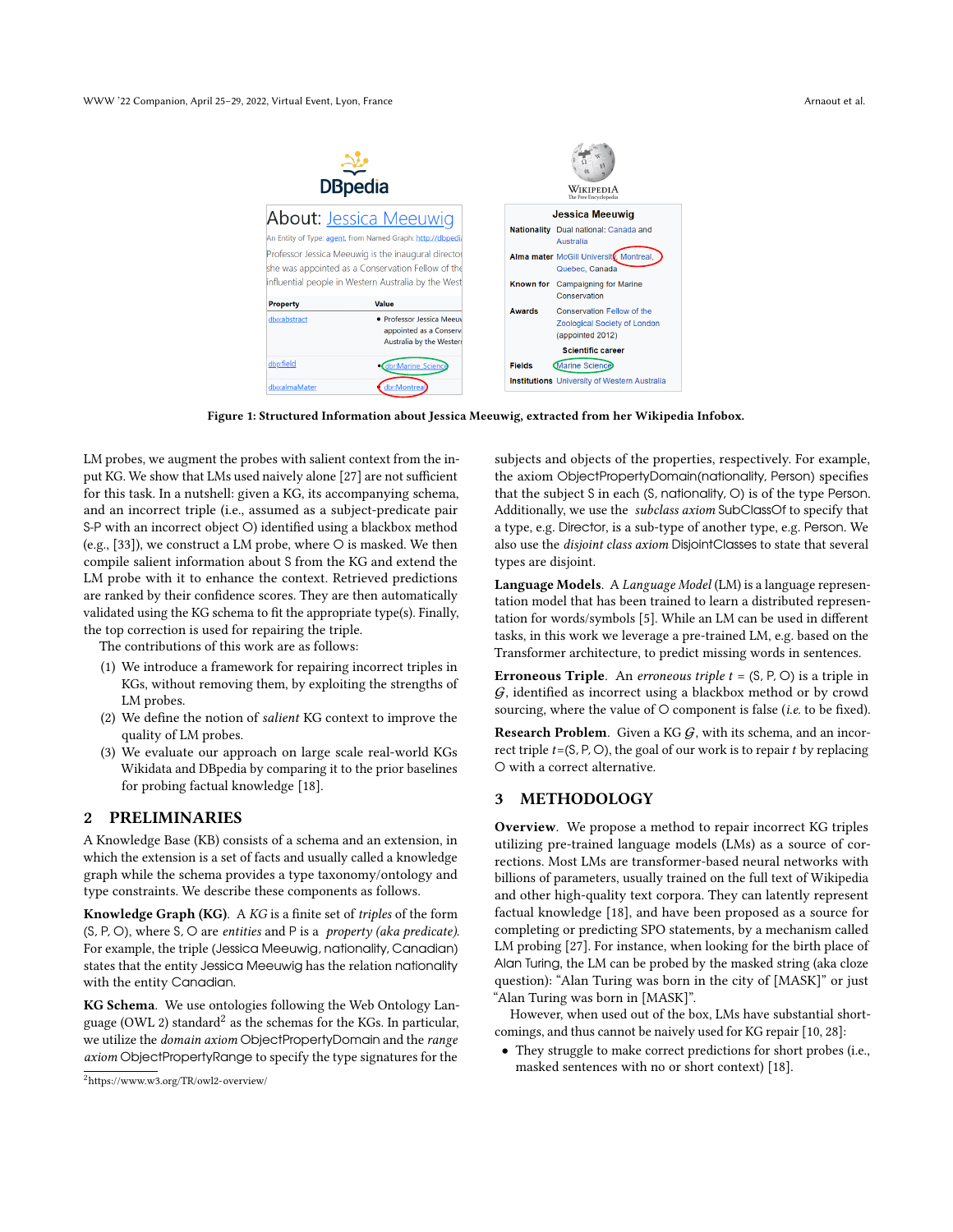<span id="page-2-0"></span>



Figure 2: Methodology.

- $\bullet~$  The types and values of predictions are biased towards frequent types and values in the input corpus. For example, for English sounding names, suggested places of birth are very frequently New York, London, etc., especially for longer-tail entities that were not seen often in pre-training.
- The predicted tokens can upfront be of arbitrary type, so one has to look for the specific answer-type in the list of returned predictions. For instance, if one were to probe for Jessica Meeuwig's profession using "Jessica Meeuwig is a [MASK].", LMs return mixed set of types as a result (biologist, soprano, feminist, canadian). One needs to do further processing or filtering to retrieve valid answers, in this case biologist.

While similar to other works [\[10,](#page-7-14) [18,](#page-7-11) [27\]](#page-7-12), we propose to utilize LM probes, our main novelty is that we focus specifically on repairing errors in KGs, and that our method judiciously expands the LM probes with salient context from the KG.

As input, we assume to have an incorrect triple  $t = (S, P, O)$  from a KG  $G$ , a KG schema, and a pre-trained language model  $LM$ . First, our method masks the object of  $t$ . The LM probe is then augmented with the context from  $G$  about the subject of the triple, prior to querying the  $\mathcal{L}M$ . After top predictions (i.e., tokens) are retrieved from the LM, we map them to entities in  $G$ . The resulting candidate objects are scrutinized by type checks using the KG schema. Finally, the incorrect triple is replaced by the best validated correction. Figure [2](#page-2-0) gives a visual overview of our method.

# 3.1 Probe Construction

We construct the LM probe for repairing the incorrect (S, P, O) triple in the following three steps:

- (1) The object O of the triple is masked (i.e., (S, P, [MASK])).
- (2) The subject S of the triple is converted into natural language using labels provided by the considered KG (e.g., DBpedia's entity dbp:Jessica\_Meeuwig has the label "Jessica Meeuwig").

(3) The predicate P is converted to natural language using i) textual parsing by splitting at capital letters (e.g., almaMater  $\rightarrow$ "alma mater"), or ii) exploiting labels of the same relation from other KGs (e.g., DBpedia's almaMater →Wikidata's "educated at"). Predicate labels in Wikidata are rich and often include, on top of the main label, other alternatives. For instance, P69's main label is "educated at", and other labels include "education, alumni of, studied at". In this case, we use the main label.

*Example [3](#page-2-1).1.* Given  $G = DBpedia^3$  and the incorrect triple  $t =$ (dbp:Jessica\_Meeuwig, almaMater, Montreal), the object of the triple Montreal must be fixed. This results in the probe "Jessica Meeuwig educated at [MASK]."

#### 3.2 Probe Expansion

We improve the constructed probe by expanding it with context from the KG. All the incorrect triples identified using the blackbox method are disregarded prior to this step. Therefore, we assume that most of the remaining statements are correct. Some subject entities have a large number of associated facts, though, and it is not viable to include all of them into an LM probe. Thus, we propose several ways of defining salient context as follows.

Salient Types. A natural source of background knowledge for generating context of LM probes are the types of a given subject. However, an entity can have many types (e.g., Cher has 125 types in DBpedia), where some of them are more salient (Artist) than others (Natural Person). We first eliminate types with too many instances (types shared by  $> 80\%$  of the entities) or too few (< 0.1%). From the remaining candidate types, we select the best ones in two steps:

- (1) Obtain peers: We collect  $n$  entities that are highly related to S by relying on various graph-based measures such as distance in the KG or link-sharing (i.e., the number of PO pairs which have S and its peer-entity in common).
- (2) Select frequent types: a list of types shared by peers is compiled with their relative frequency (e.g., 70% of peers are scientists,  $10\%$  are activists). Finally, the  $k$  most frequent types are considered for the LM probe, where  $k$  is a tuning parameter (set to 1 in experiments).

Example 3.2. We collect three peers  $(n=3)$  for Jessica Meeuwig using graph-based measures, namely Stephen Calvert, James Syvitski and John Murray. They all share the same nationality and profession, (nationality-Canadian) and (academicDiscipline-Oceanography). The top shared type between the peers is retrieved  $(k=1)$ , in this case, Scientist, with relative frequency=100% (i.e., all of her peers are scientists).

Salient Triples. On top of the types, KGs offer facts about entities such as birthplace, profession etc. Again, the issue is a possibly overwhelming number of triples, including many uninteresting facts. To identify top  $m$  salient triples ( $m$  set to 2 in experiments), we are inspired by related work on entity summarization [\[2,](#page-7-16) [20\]](#page-7-17) for scoring a given triple by the informativeness of its components.

<span id="page-2-2"></span>
$$
INF(S, P, O) = \frac{POP(S) + FRQ(P) + POP(O)}{3}
$$
 (1)

<span id="page-2-1"></span><sup>&</sup>lt;sup>3</sup> All the examples used in this paper have been selected as of September 2021.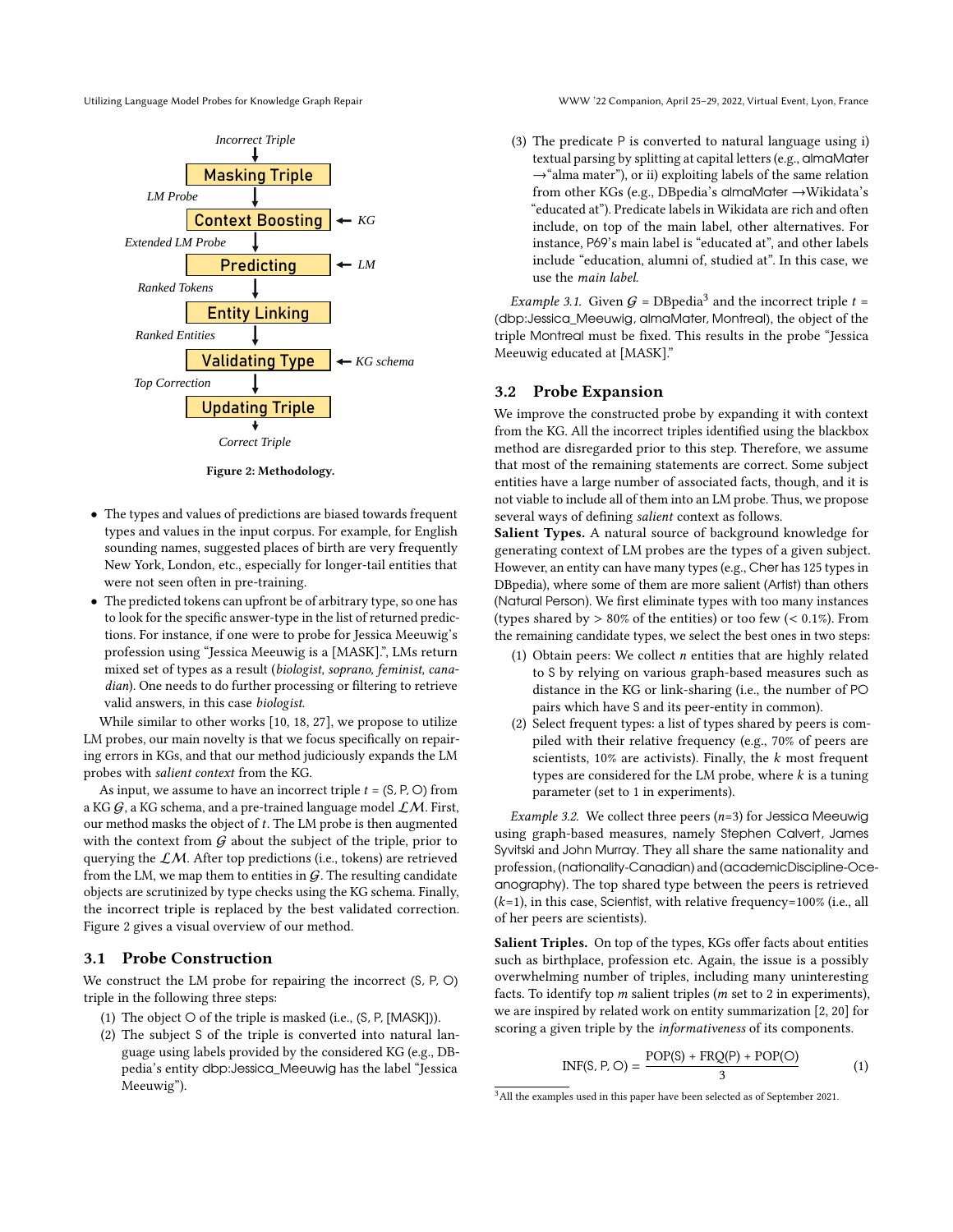<span id="page-3-1"></span>

|                        | Non-salient context                                                                                                          | Salient context                         |  |
|------------------------|------------------------------------------------------------------------------------------------------------------------------|-----------------------------------------|--|
| <b>Textual Summary</b> | Professor Jessica Meeuwig is the inaugural director of the Centre for Marine Futures at the University of Western Australia. |                                         |  |
| <b>Types</b>           | Jessica Meeuwig is a person.                                                                                                 | Jessica Meeuwig is a scientist.         |  |
| <b>Triples</b>         | Jessica Meeuwig is winner of Zoological Society of London prize.                                                             | Jessica Meeuwig is a citizen of Canada. |  |

Table 1: Various kinds of context for the probe "<context>. Jessica Meeuwig educated at [MASK]".

where POP(S), FRQ(P), and POP(O) reflect the popularity of the subject, frequency of the predicate, and popularity of the object, respectively. We compute the popularity of S and O using an external source, namely, the number of page-views of their respective Wikipedia articles over  $w$  years ( $w = 5$  in examples and experiments) . For predicates, the informativeness is computed as the frequency of P in  $G$  (e.g., 4.3m triples about citizenships v. 314k about Twitter usernames in Wikidata). Moreover, we exclude predicates reflecting meta-information about web pages like wikiPageWikiLink, wikiPageLength, etc. Both popularity and frequency metrics are normalized by the maximum value possible (i.e., average number of views of the top viewed Wikipedia articles over the last w years and the most frequent predicate in  $G$  respectively).

Example 3.3. To select interesting facts about Meeuwig, we collect the set of triples (Meeuwig, P, O), where P is a KG predicate and rank them using Equation [1.](#page-2-2) More specifically, we instantiate POP(S) and POP(O) to the average number of page-views  $4$  over the last 5 years, in their respective Wikipedia articles. Moreover, we compute FRQ(P) as the frequency of the predicates in DBpedia. For instance, the triple (Jessica Meeuwig, nationality, Canada) has the following score: (views(Jessica Meeuwig)/views(Top-pages) + freq(nationality)/freq(wikiPageWikiLink) + views(Canada)/view $s(Top-pages)/3 = (443/43m + 150k/149m + 7.2m/43m)/(3) = 0.056$ . We have that the above triple is more informative than (Jessica Meeuwig, award, Zoological Society of London) with the informativeness score of  $(443/43m + 71k/149m + 21k/43m)/3 = 0.0001$ .

Textual Summary. Similar to salient triples, another way for retrieving informative context is to query short textual summaries most Wikipedia-based KGs provide. For instance, Jessica Meeuwig's textual summary in DBpedia is shown in Table [1](#page-3-1) along with other context variations. We limit the size of this context to the first 50 to-kens<sup>[5](#page-3-2)</sup>. This is needed for prominent entities with long descriptions (e.g., 427 tokens for Samuel L. Jackson). Table [1](#page-3-1) presents different contexts for retrieving the education institute of Jessica Meeuwig.

#### 3.3 Predicting, Linking, and Validating

Predicting. At this point, we have constructed the expanded LM probe. The LM normally returns a list of single-token predictions,<sup>[6](#page-3-3)</sup> in the form of surface tokens, ranked by confidence.

Example 3.4. The expanded LM probe, with the added context (underlined), for our running example is: "Jessica Meeuwig is a

scientist. Jessica Meeuwig citizen of Canada. Jessica Meeuwig educated at [MASK]". Using the pre-trained LM RoBERTa [\[21\]](#page-7-19), we retrieve the following ranked list of tokens (with their confidence) among top-20:

- (1) mcGill: 0.17
- (2) university: 0.08
- (3) harvard: 0.07
- (6) ucla: 0.03
- (18) canada: 0.01
- (20) manitoba: 0.008

Entity Linking. In order to suggest a canonical entity as a correction, we map the top-ranked tokens to KG entities. Hence, nonentity mentions and noisy tokens are eliminated. For that, we use off-the-shelf entity linking component, namely, Wikipedia2Vec [\[38\]](#page-7-20)  $^7$  $^7$ . The used API allows retrieving possible entities matching the name.

Example 3.5. The top ranked token mcGill is mapped to the KG entity McGill University.

While this approach performs well in most of the cases, it is worth noting that it is not optimal in the case of having several strong matching entities. We partially overcome this problem by the the automatic type-validation step. Adopting more suitable entity linking component is a subject for future investigation.

Validating Type. Finally, we ensure that the resulting object entity is of correct type, by checking it against the KG schema.

Example 3.6. In this case for P=almaMater, the type of  $\circ$  is educationalInstitution, thus the top repair McGill University is valid.

#### 4 EXPERIMENTS

We assess the quality of our probes against the baseline where LMs are probed with short context [\[18\]](#page-7-11). We conduct study cases over 2 large KGs, with 5 different kinds of contexts, and report numerical and qualitative results.

#### <span id="page-3-5"></span>4.1 Setup

Datasets. We use the following relevant datasets.

• Wikidata is a collaborative human-curated KG, containing billions of triples. Due to the increased risk of spreading falsified information, several methods for automatically detecting vandalism have been proposed [\[14,](#page-7-7) [29\]](#page-7-8). These methods, however, only detect wrong triples, but do not fix them. We propose to use our LM probes for automatically repairing detected vandalized triples.

<span id="page-3-0"></span> $^4$ <https://pageviews.toolforge.org/>  $\,$ 

<span id="page-3-2"></span><sup>5</sup>We observe that the first two sentences are the most informative. This choice can be easily adjusted.

<span id="page-3-3"></span> $6$ Multi-token predictions are more challenging for BERT-like models, though this is an active field of research [\[15\]](#page-7-18).

<span id="page-3-4"></span> $^7$  API available at<https://wikipedia2vec.github.io/wikipedia2vec/usage/>  $\,$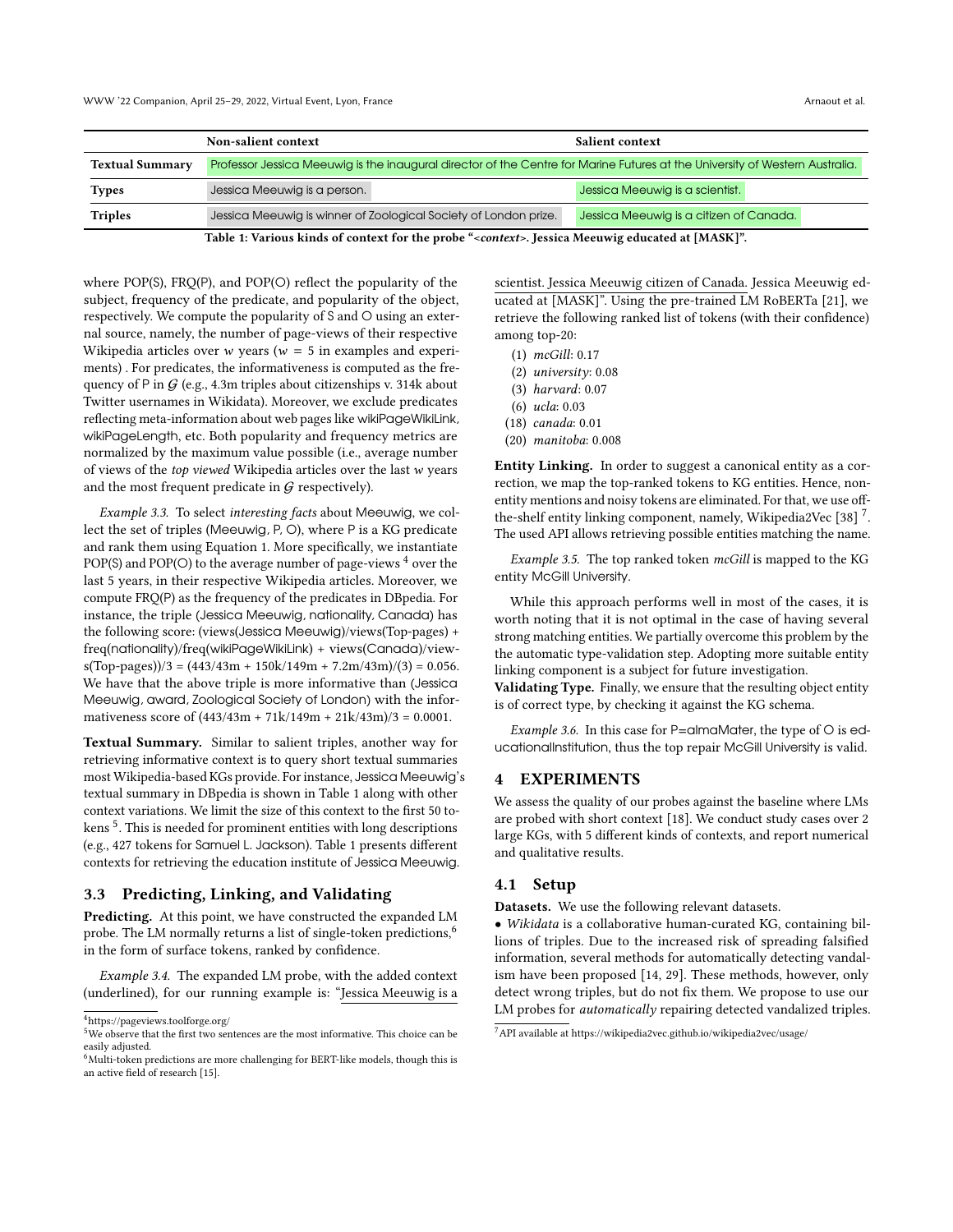<span id="page-4-2"></span>

| <b>LM</b> Probe       | Overall | <b>Topics</b> |               | Predicates                      |             |                  |            |             |
|-----------------------|---------|---------------|---------------|---------------------------------|-------------|------------------|------------|-------------|
|                       |         | locations     | organizations | locatedIn                       | nationality | employer         | hometown   | headquarter |
|                       |         |               |               | 李<br><b>DBpedia</b>             |             |                  |            |             |
| brief context [18]    | 0.19    | 0.26          | 0             | 0.33                            | 0.40        | $\boldsymbol{0}$ | 0.18       | 0.50        |
| w/ types (random)     | 0.19    | 0.26          | $\theta$      | 0.33                            | 0.20        | $\Omega$         | 0.21       | 0.53        |
| $w$ / types (salient) | 0.19    | 0.28          | $\theta$      | 0.44                            | 0.40        | $\theta$         | 0.21       | 0.53        |
| w/ triples (random)   | 0.30    | 0.42          | 0.04          | 0.33                            | 0.60        | 0.09             | 0.25       | 0.73        |
| w/ triples (salient)  | 0.40    |               | 0.13          | 0.78                            | 0.80        | 0.27             | 0.46       | 0.77        |
| w/ textual summary    | 0.38    | 0.56          | 0.09          | 0.56                            | 1.0         | 0.18             | 0.41       | 0.80        |
| Diff.                 | $+0.21$ | $+0.30$       | $+0.13$       | $+0.45$                         | $+0.60$     | $+0.27$          | $+0.28$    | $+0.30$     |
| <b>LM</b> Probe       | Overall | <b>Topics</b> |               | Predicates                      |             |                  |            |             |
|                       |         | locations     | professions   | country                         | capital     | shares border    | occupation | religion    |
|                       |         |               |               | <b>THEFT</b><br><b>WIKIDATA</b> |             |                  |            |             |
| brief context [18]    | 0.26    | 0.27          | 0.30          | 0.44                            | 0.38        | 0.20             | 0.23       | 0.50        |
| w/ types (random)     | 0.42    | 0.40          | 0.20          | 0.51                            | 0.56        | 0.40             | 0.13       | 0.50        |
| $w$ / types (salient) | 0.53    | 0.42          | 0.64          | 0.60                            | 0.57        | 0.40             | 0.61       | 0.50        |
| w/ triples (random)   | 0.39    | 0.40          | 0.38          | 0.61                            | 0.44        | 0.20             | 0.34       | 0.42        |
| w/ triples (salient)  | 0.45    | 0.47          | 0.45          | 0.63                            | 0.63        | 0.40             | 0.42       | 0.58        |
| w/ textual summary    | 0.53    | 0.57          | 0.57          | 0.74                            | 0.56        | 0.60             | 0.53       | 0.75        |
| Diff.                 | $+0.27$ | $+0.30$       | $+0.34$       | $+0.30$                         | $+0.25$     | $+0.40$          | $+0.38$    | $+0.25$     |

Table 2: Evaluation (p@1) of KG repairs using different LM probes.

For that, we randomly sample 500 triples from the Wikidata Vandalism dataset.[8](#page-4-0) Examples include (Andrew Jackson [Q11817], occupation [P106], Liar [Q1049271]) and (Beyoncé [Q36153], gender [P21], Alien [Q103569]).

• DBpedia is a KG automatically constructed from Wikipedia infoboxes. Due to automatic construction, DBpedia still contains erroneous triples, (similar to those in Figure [1\)](#page-1-0), in which the object is of wrong type, i.e., for  $(S, P, O)$ , the type of  $O$  is disjoint with the range of P. We randomly sample 500 triples where the type of the object violates the schema. One example is (The System, instrument, David Frank) where the band member has been mistaken for one of the instruments.<sup>[9](#page-4-1)</sup> The contradiction can be automatically detected by retrieving the types allowed for predicate instrument and comparing them with the object's type. In this case the types Instrument and Person are disjoint. Another example is (WRVN, sisterStation, Hamilton New York), where sisterStation expects an entity of type Broadcaster but received a City instead.

Baselines. We compare our method to the one, in which probes with no context haven been used [\[18\]](#page-7-11) (e.g., "Kuching is the capital of [MASK]."). For a fair comparison, we also apply our linking and validating steps to the baseline. Moreover, we consider the following configurations of our method which differ in terms of the generated context.

- (1) Random Types:  $k$  random types about S.
- (2) Types:  $k$  relevant types about S.
- (3) Random Triples:  $m$  random triples about S.
- (4) Triples:  $m$  salient triples about S.
- (5) Textual Summary: first 50 tokens of the summary of S.

We initialize  $k$  to 1 and  $m$  to 2.

Language Model. The main goal of our work is to evaluate the impact of probes on the quality of the computed repairs using a fixed LM in its zero-shot setting. For this, we pick one of the most prominent LMs, RoBERTa [\[21\]](#page-7-19): a pre-trained model on English language (Wikipedia, 11k books, 63 millions crawled news articles, etc.) using a masked language modeling (MLM) objective. In preliminary experiments, we consider BERT as a second LM. Results are comparable with a slight advantage for RoBERTa over the baseline. Evaluation Metric. For the task of KG repair, the top repair matters the most. For this reason, we use the standard precision@1  $(p@1)$  as our evaluation metric.

## 4.2 KG Repair using LM Probes

We run our model to repair the 1k incorrect triples described in Section [4.1.](#page-3-5) In particular, we exploit the proposed 5 LM probes (additionally to the initial short probe) and assess the top-1 repair. We evaluate a total of 6k repaired triples, i.e, 2 KGs \* 500 incorrect triples \* 1 LM \* 6 probes \* top-1 prediction, and report the overall average p@1 in Table [2](#page-4-2) for both DBpedia and Wikidata. It is clear that adding salient context outperforms the baseline, by 21 percent for DBpedia and 27 for Wikidata. Probes augmented with salient facts about the subject are most useful context for DBpedia, while probes with salient types & textual summaries are the most effective for Wikidata. We illustrate various examples in Tables [3](#page-5-0) and [5.](#page-6-0)

<span id="page-4-1"></span><span id="page-4-0"></span><sup>8</sup><https://www.wsdm-cup-2017.org/vandalism-detection.html> <sup>9</sup>[https://en.wikipedia.org/wiki/The\\_System\\_\(band\)](https://en.wikipedia.org/wiki/The_System_(band))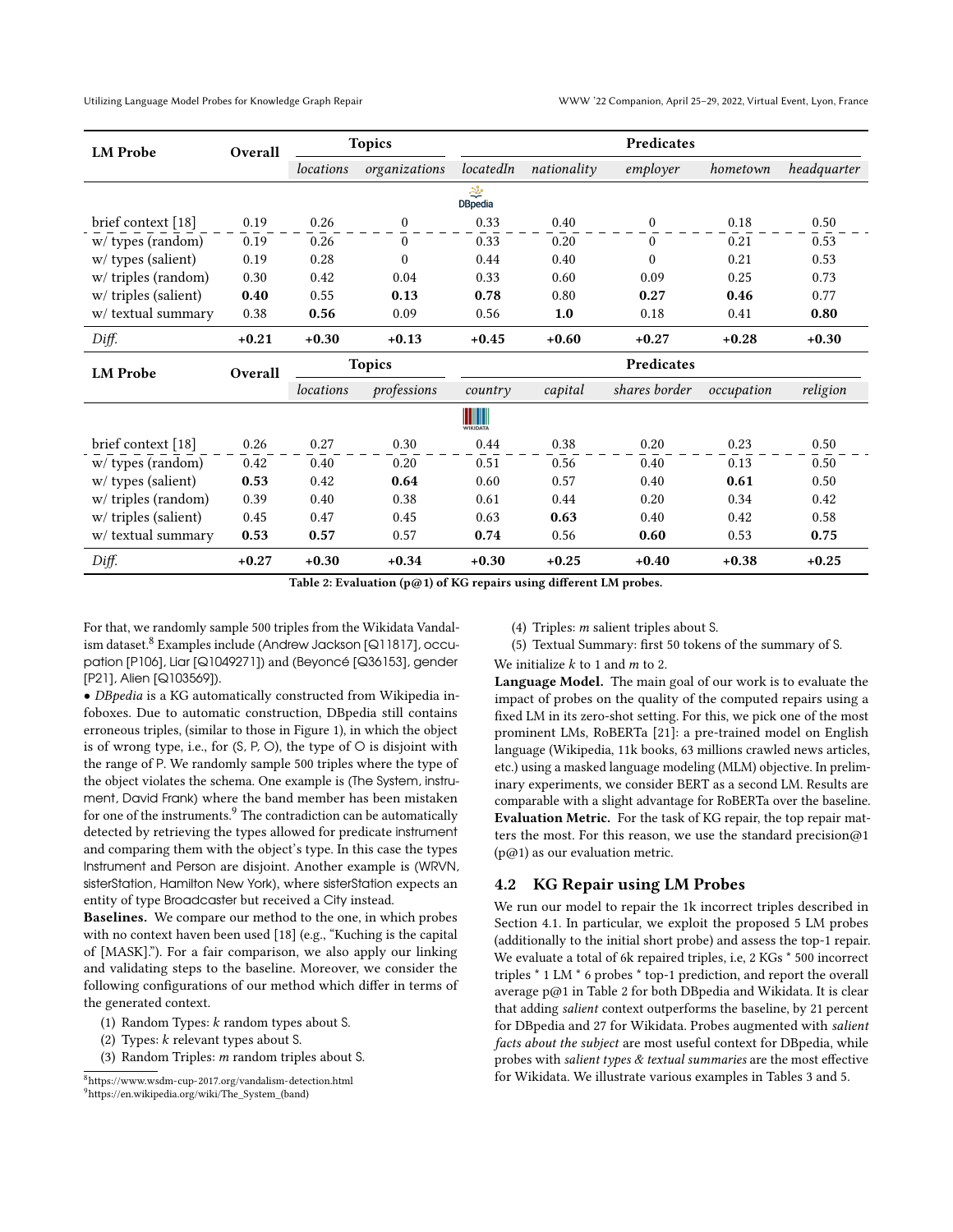<span id="page-5-0"></span>

| Incorrect triple: (C.L._Bryant, almaMater, Shreveport)                |        |                                                                                                                                      |  |  |
|-----------------------------------------------------------------------|--------|--------------------------------------------------------------------------------------------------------------------------------------|--|--|
| Probe                                                                 |        |                                                                                                                                      |  |  |
| Brief [18]                                                            | probe  | C.L. Bryant graduated from [MASK].                                                                                                   |  |  |
|                                                                       | repair | <token: entity:="" harvard,="" harvard_university=""></token:>                                                                       |  |  |
| Triples (rand)                                                        | probe  | C.L. Bryant parents L. C. & Elnola Bryant. C.L. Bryant same as Q5006160. C.L. Bryant graduated from [MASK].                          |  |  |
|                                                                       | repair | <token: entity:="" ucla,="" university_of_california,_los_angeles=""></token:>                                                       |  |  |
| Triples (sal)                                                         | probe  | C.L. Bryant is a Baptists. C.L. Bryant place of birth Shreveport, Louisiana. C.L. Bryant graduated from [MASK].                      |  |  |
|                                                                       | repair | <token: entity:="" louisiana_state_university="" lsu,=""> <math>\checkmark</math></token:>                                           |  |  |
| Incorrect triple: (Hanns_Johst, militaryBranch, World_War_II)         |        |                                                                                                                                      |  |  |
| Brief [18]                                                            | probe  | Hanns Johst member of [MASK].                                                                                                        |  |  |
|                                                                       | repair | <token: entity:="" greenpeace="" greenpeace,=""></token:>                                                                            |  |  |
| Types (rand)                                                          | probe  | Hanns Johst is an official. Hanns Johst member of [MASK].                                                                            |  |  |
|                                                                       | repair | <token: entity:="" fifa="" fifa,=""></token:>                                                                                        |  |  |
| Types (sal)                                                           | probe  | Hanns Johst is a military person. Hanns Johst member of [MASK].                                                                      |  |  |
|                                                                       | repair | <token: entity:="" nato="" nato,=""></token:>                                                                                        |  |  |
| Triples (rand)                                                        | probe  | Hanns Johst page revision id "705907257". Johst died in Bavaria. Hanns Johst member of [MASK].                                       |  |  |
|                                                                       | repair | <token: and="" electrical="" electronics="" engineers="" entity:="" ieee,="" institute="" of=""></token:>                            |  |  |
| Triples (sal)                                                         | probe  | Hanns Johst allegiance German Empire. Johst winner of SS-Ehrenring. Hanns Johst member of [MASK].                                    |  |  |
|                                                                       | repair | <token: entity:="" schutzstaffel="" ss,=""> <math>\checkmark</math></token:>                                                         |  |  |
| Incorrect triple: (Epigram, headquarter, University_of_Bristol_Union) |        |                                                                                                                                      |  |  |
| Brief [18]                                                            | probe  | Epigram headquartered in [MASK].                                                                                                     |  |  |
|                                                                       | repair | <token: entity:="" town="" town,=""></token:>                                                                                        |  |  |
| Types (rand)                                                          | probe  | Epigram is a periodical literature. Epigram headquartered in [MASK].                                                                 |  |  |
|                                                                       | repair | <token: entity:="" kolkata="" kolkata,=""></token:>                                                                                  |  |  |
| Types (sal)                                                           | probe  | Epigram is a newspaper. Epigram headquartered in [MASK].                                                                             |  |  |
|                                                                       | repair | <token: dhaka="" dhaka,="" entity:=""></token:>                                                                                      |  |  |
| Triples (rand)                                                        | probe  | Epigram foundation 1988. Epigram website http://www.epigram.org.uk. Epigram headquartered in [MASK].                                 |  |  |
|                                                                       | repair | <token: entity:="" london="" london,=""></token:>                                                                                    |  |  |
| Triples (sal)                                                         | probe  | Epigram subject University of Bristol Union. Epigram edited by Connolly and Coward. Epigram headquartered in [MASK].                 |  |  |
|                                                                       | repair | <token: bristol="" bristol,="" entity:=""> √</token:>                                                                                |  |  |
| Text. Summ.                                                           | probe  | Epigram, newspaper of the Uni. of Bristol, established by Landale, who studied politics at Bristol. Epigram headquartered in [MASK]. |  |  |
|                                                                       | repair | <token: bristol="" bristol,="" entity:=""> <math>\checkmark</math></token:>                                                          |  |  |

Table 3: Sample repairs in DBpedia with different LM probes (rand =random, sal=salient).

To give more insights, we report the performance of probes over different topics and predicates. We define two major recurring themes in each dataset (in other words, different object-families). For every topic, we define the most frequent predicates (see Table [4\)](#page-6-1). For example, the topic locations include predicates where the LM is probed for a place, including cities, countries, etc. The topic organizations covers predicates where the prediction is an organization of some sort, including universities, companies, etc.

The best results for DBpedia are achieved for the topic of locations and for Wikidata for the topic of professions. We attribute this to the relatively small search space for such predicates, and the ability to be identified using only one token (e.g., Germany, London, Lawyer, Actor). The more challenging topic is organizations, for which the baseline as well as two of our probes fail to make correct predictions. We notice, however, that our textual summary and probes with salient triples outperform other probes with organizations such as universities and companies (see employer in Table [2](#page-4-2) and examples of Hanns Johst & C. L. Bryant in Table [3\)](#page-5-0). Additionally to topics, we consider various individual predicates. One particular predicate that stood out for the DBpedia triples is nationality, where our probes outperform the baseline by 60 and 40 percent using the textual summary probe and probes with salient triples respectively.

For Wikidata, the relation with the most impressive improvement over the baseline is shares border (see Chile's example in Table [5\)](#page-6-0).

#### 5 DISCUSSION

LM Biases. One major challenge when using LMs for our target as well as other tasks is concerned with their bias towards training data. We observed that probes with predicates about places of birth and hometowns with entities from the U.S. (especially politicians) in 28% of the cases result in Chicago being the top prediction. Our method deals with such biases, with the help of context-augmented probing, reducing its appearance as the top-prediction in this case to 7%. The same holds for predicates about organizations such as almaMater where the probes often return MIT and Harvard as the top prediction (88% of the queries with short context, and 19% when the salient context is added).

Corner Cases. We observe that some incorrect triples are practically unrepairable via LM probes. These can be grouped into the following three categories:

• The triple is factually correct but breaks the type constraint. For instance, consider the triple (Deutschland Ein Sommermärchen, starring, Germany national football team) in DBpedia originated from its Wikipedia infobox.[10](#page-5-1) It is obvious for a human

<span id="page-5-1"></span><sup>10</sup>[https://en.wikipedia.org/wiki/Deutschland.\\_Ein\\_Sommerm%C3%A4rchen](https://en.wikipedia.org/wiki/Deutschland._Ein_Sommerm%C3%A4rchen)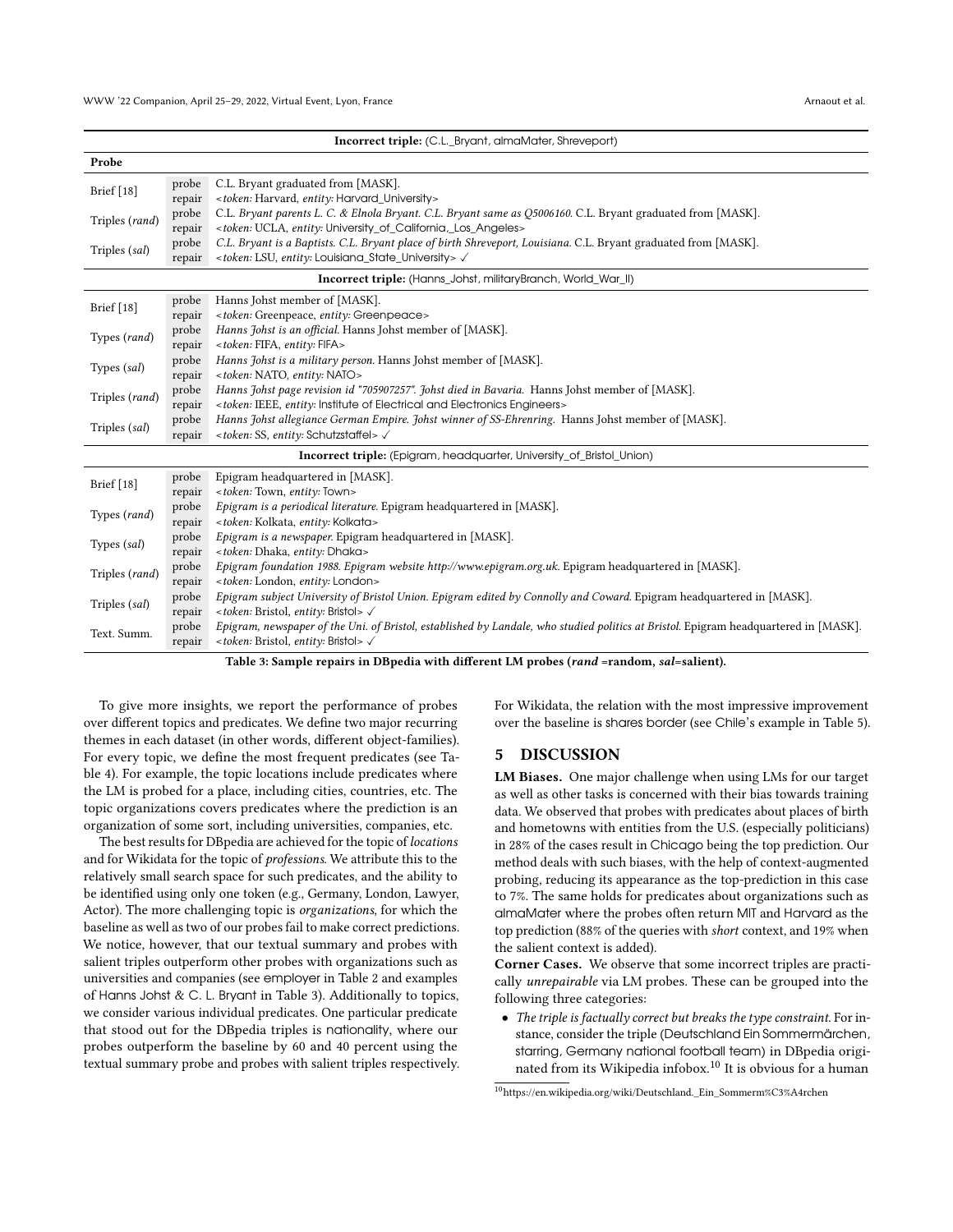<span id="page-6-1"></span>

| Topic         | КG       | <b>Predicates</b>                                                                                                      |
|---------------|----------|------------------------------------------------------------------------------------------------------------------------|
| locations     | DBpedia  | state, sourceCountry, nearestCity, locationCountry, country, locatedIn, locationCity, hometown, city, county           |
| organizations | DBpedia  | almaMater, employer, network, manufacturer, parentOrganisation, governingBody, distributingLabel, company, recordLabel |
| locations     | Wikidata | country, place of birth, country of citizenship, continent, capital, shares border with, country of origin, location   |
| professions   | Wikidata | position held, field of work, occupation, genre                                                                        |

#### Table 4: Predicates used in evaluation over subsets of triples.

# Vandalized triple: (Leonardo da Vinci, occupation, gay)

<span id="page-6-0"></span>

| Probe                                                    |        |                                                                                                                           |  |  |
|----------------------------------------------------------|--------|---------------------------------------------------------------------------------------------------------------------------|--|--|
|                                                          | probe  | Leonardo da Vinci is a [MASK].                                                                                            |  |  |
| Brief [18]                                               | repair | <token: entity:="" hero="" hero,=""></token:>                                                                             |  |  |
| Triples (rand)                                           | probe  | Leonardo da Vinci CCAB ID 000045477. Da Vinci has works in the collection Victoria & Albert Museum. Da Vinci is a [MASK]. |  |  |
|                                                          | repair | <token: disc_jockey="" dj,="" entity:=""></token:>                                                                        |  |  |
| Triples (sal)                                            | probe  | Leonardo da Vinci notable work Mona Lisa. Da Vinci genre religious painting. Da Vinci is a [MASK].                        |  |  |
|                                                          | repair | <token: entity:="" painter="" painter,=""> √</token:>                                                                     |  |  |
| Text. Summ.                                              | probe  | Leonardo da Vinci is Italian Renaissance polymath (1452-1519). Da Vinci is a [MASK].                                      |  |  |
|                                                          | repair | <token: entity:="" painter="" painter,=""> √</token:>                                                                     |  |  |
| Vandalized triple: (Oscar Wilde, place of birth, Berlin) |        |                                                                                                                           |  |  |
|                                                          | probe  | Oscar Wilde was born in [MASK].                                                                                           |  |  |
| Brief [18]                                               | repair | <token: chicago="" chicago,="" entity:=""></token:>                                                                       |  |  |
| Types (rand)                                             | probe  | Oscar Wilde is a human. Oscar Wilde was born in [MASK].                                                                   |  |  |
|                                                          | repair | <token: chicago="" chicago,="" entity:=""></token:>                                                                       |  |  |
| Types (sal)                                              | probe  | Oscar Wilde is a writer. Oscar Wilde was born in [MASK].                                                                  |  |  |
|                                                          | repair | <token: entity:="" london="" london,=""></token:>                                                                         |  |  |
| Triples (sal)                                            | probe  | Oscar Wilde ethnic group Irish people. Oscar Wilde works in comedy. Oscar Wilde was born in [MASK].                       |  |  |
|                                                          | repair | <token: dublin="" dublin,="" entity:=""> √</token:>                                                                       |  |  |
| Text. Summ.                                              | probe  | Oscar Wilde is Irish writer and poet (1854-1900). Oscar Wilde was born in [MASK].                                         |  |  |
|                                                          | repair | <token: dublin="" dublin,="" entity:=""> √</token:>                                                                       |  |  |
|                                                          |        | Vandalized triple: (Chile, shares border with, England)                                                                   |  |  |
|                                                          | probe  | Chile shares borders with [MASK].                                                                                         |  |  |
| Brief [18]                                               | repair | <token: brazil="" brazil,="" entity:=""></token:>                                                                         |  |  |
| Types (rand)                                             | probe  | Chile is a sovereign state. Chile shares borders with [MASK].                                                             |  |  |
|                                                          | repair | <token: argentina,="" argenting="" entity:=""> √</token:>                                                                 |  |  |
| Types (sal)                                              | probe  | Chile is a country. Chile shares borders with [MASK].                                                                     |  |  |
|                                                          | repair | <token: argentina,="" argenting="" entity:=""> √</token:>                                                                 |  |  |
| Triples (rand)                                           | probe  | Chile railway traffic side left. Chile has diplomatic relations with Indonesia. Chile shares borders with [MASK].         |  |  |
|                                                          | repair | <token: entity:="" indonesia="" indonesia,=""></token:>                                                                   |  |  |
| Triples (sal)                                            | probe  | Chile is part of Latin America. Chile's official language is Spanish. Chile shares borders with [MASK].                   |  |  |
|                                                          | repair | <token: entity:="" peru="" peru,=""> V</token:>                                                                           |  |  |
| Text. Summ.                                              | probe  | Chile is sovereign state in South America. Chile shares borders with [MASK].                                              |  |  |
|                                                          | repair | <token: argentina,="" argenting="" entity:=""> √</token:>                                                                 |  |  |
|                                                          |        | Table 5: Sample repairs in Wikidata with different LM probes (rand =random, sal=salient).                                 |  |  |

annotator that the members of the football team starred in the respective documentary, rather than the team as an entity.

- Controversial topics. Especially in collaborative KGs, controversial facts are constantly updated and might be identified as vandalism. In preliminary crowdsourcing studies using our probes, the repair for the triple "Jerusalem is the capital of [MASK]." received very low agreement.
- No valid correction exists. In some cases, no repair at all exists for a questionable triple. For instance, John Duff's infobox<sup>[11](#page-6-2)</sup> states that his resting place is unknown, which has been identified as an erroneous triple in DBpedia.

Overall, our method presents promising results and demonstrates that LM probes with the proposed context variations can be effectively exploited for supporting human KG curators in fixing erroneous facts automatically. While this work focuses on the English language, future work should examine on other languages.

#### 6 RELATED WORK

Wikidata Quality. Wikidata's quality is maintained by a combination of collaborative inspection and automated quality checks. A standard quality ensurance mechanism in the Wikimedia ecosystem is the public nature, and manual inspection of content, which works especially for popular topics. Due to Wikidata's size, these are complemented by a range of automated approaches, notably the

<span id="page-6-2"></span> $\rm ^{11}$ [https://en.wikipedia.org/wiki/John\\_Duff\\_\(counterfeiter\)](https://en.wikipedia.org/wiki/John_Duff_(counterfeiter))